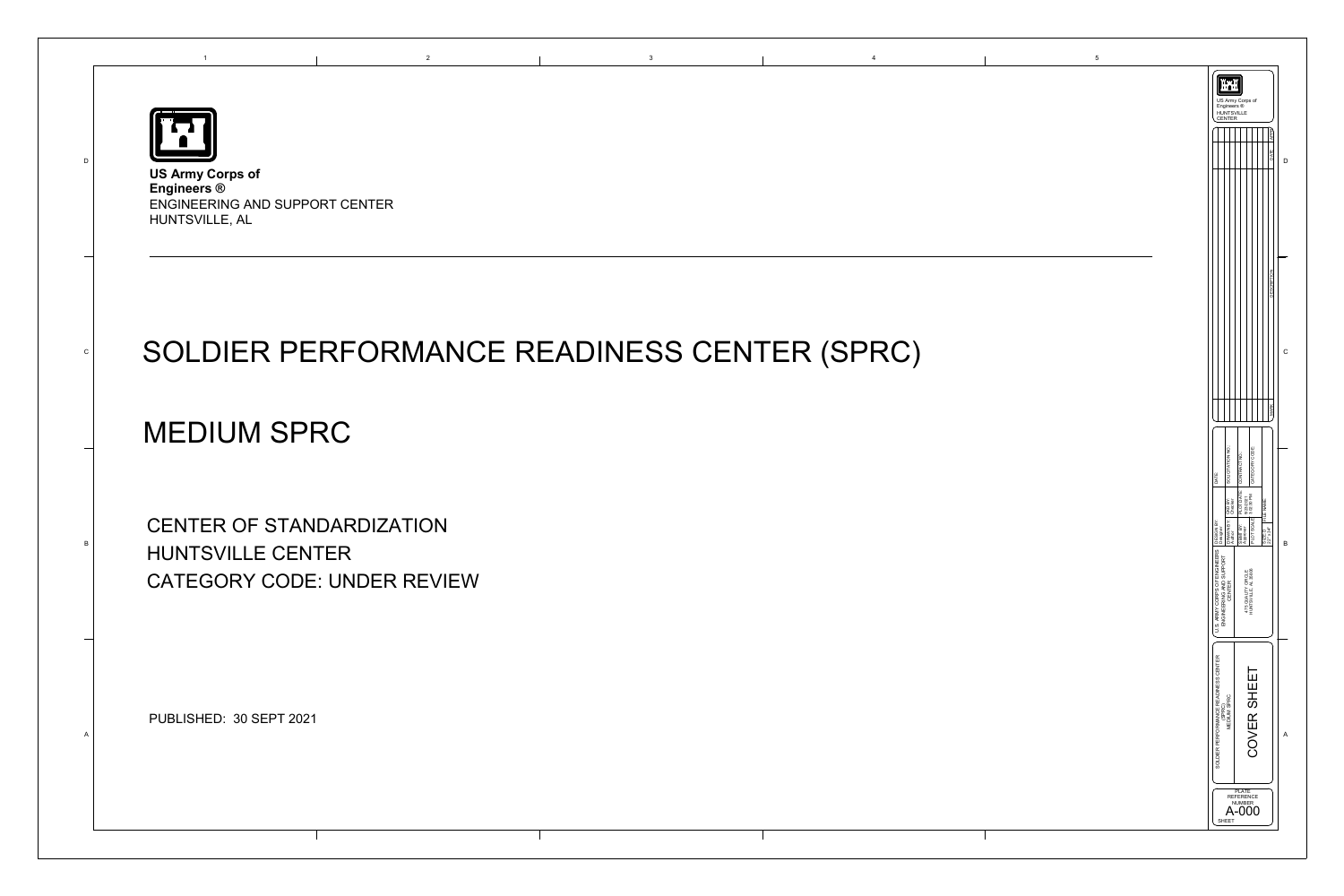| <b>SPRC, MEDIUM</b>                   |                                  |                            |                                     |
|---------------------------------------|----------------------------------|----------------------------|-------------------------------------|
| <b>DESCRIPTION</b>                    | <b>TOTAL GROSS</b><br>AREA (FT2) | <b>HALF</b><br><b>AREA</b> | <b>ADJUSTED GROSS</b><br>AREA (FT2) |
| <b>MAIN BUILDING</b>                  | 17,952                           | N                          | 17,952                              |
| ZONE <sub>0</sub>                     | 1.404                            |                            | 702                                 |
| OVERALL FACILITY SQUARE FOOTAGE SHOWN |                                  |                            | 18.654                              |
| STANDARD DESIGN MAXIMUM               |                                  |                            | 18.654                              |
| <b>DIFFERENCE</b>                     |                                  |                            |                                     |

## **GENERAL NOTES:**



- **REFERENCE THE ARMY STANDARD DESIGN FOR SOLDIER PERFORMANCE READINESS CENTER (SPRC) DATED MAY 2021 FOR MANDATORY DESIGN INFORMATION.**
- **REFERENCE STANDARD DESIGN CRITERIA FOR SPRC FOR ADDITIONAL DESIGN INFORMATION.**

1/16" = 1'-0"



2

 $\bigoplus$ PLAN NORTH 16 12 8 4 16 32 0



N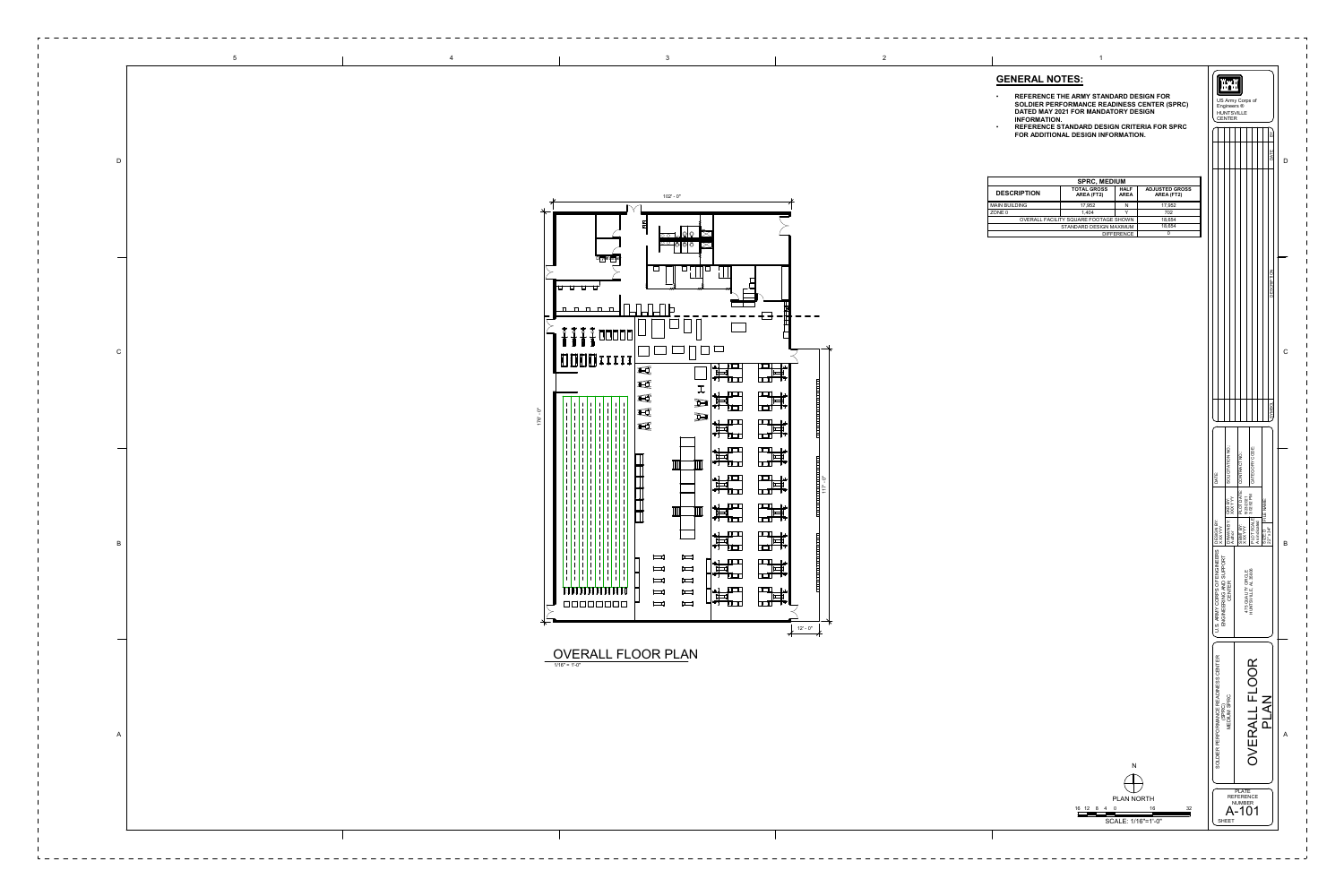

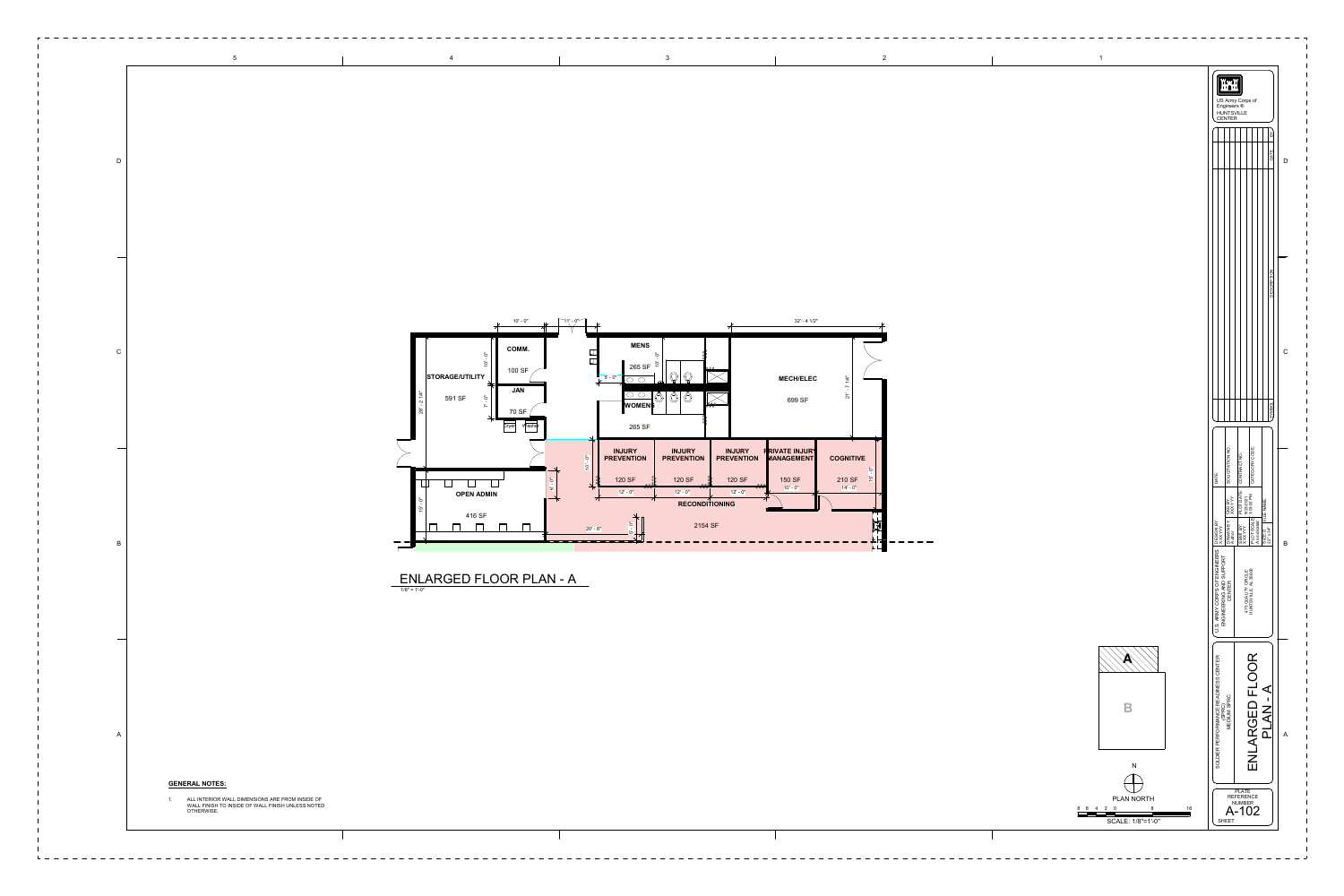

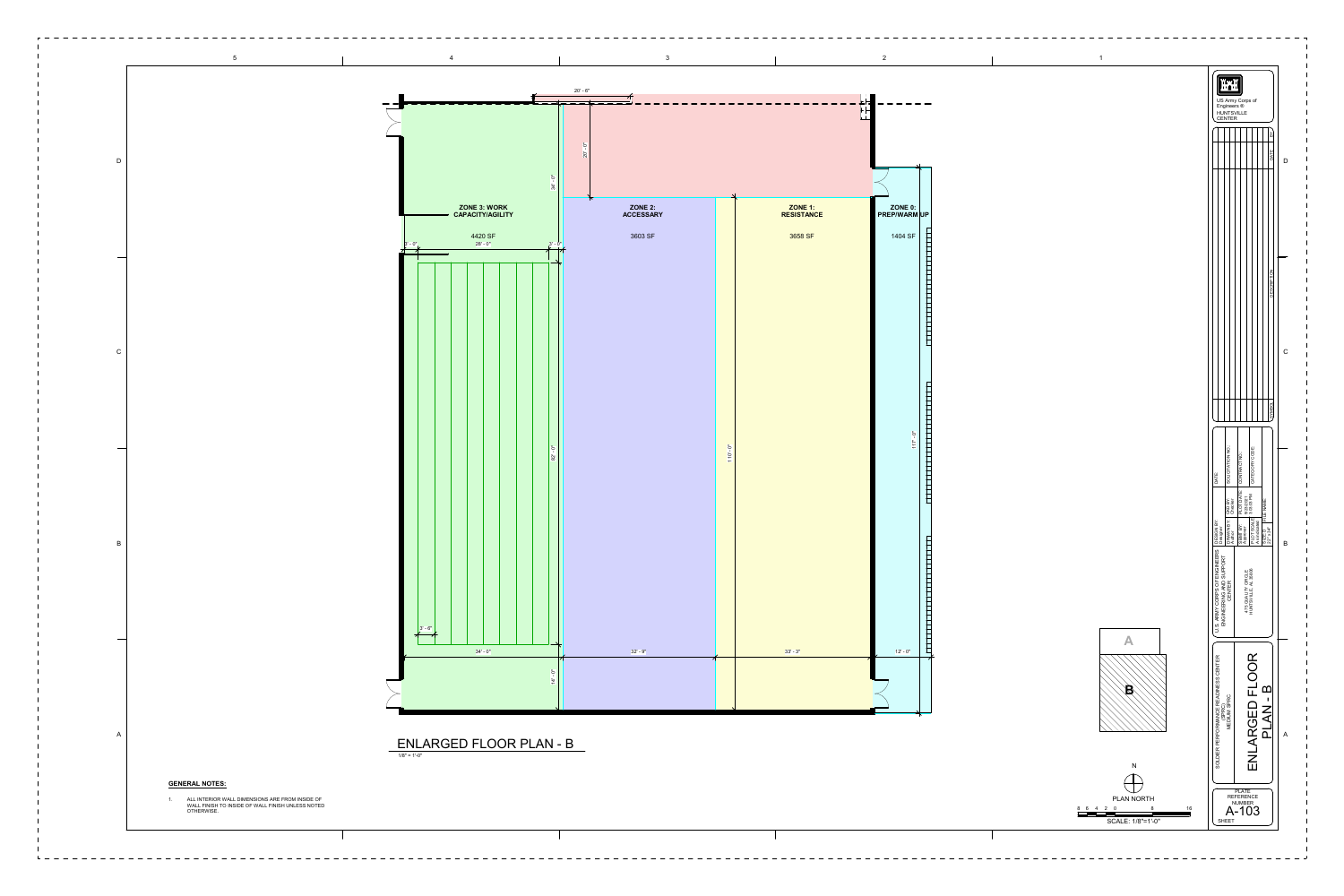

 $- - - - - - - - -$